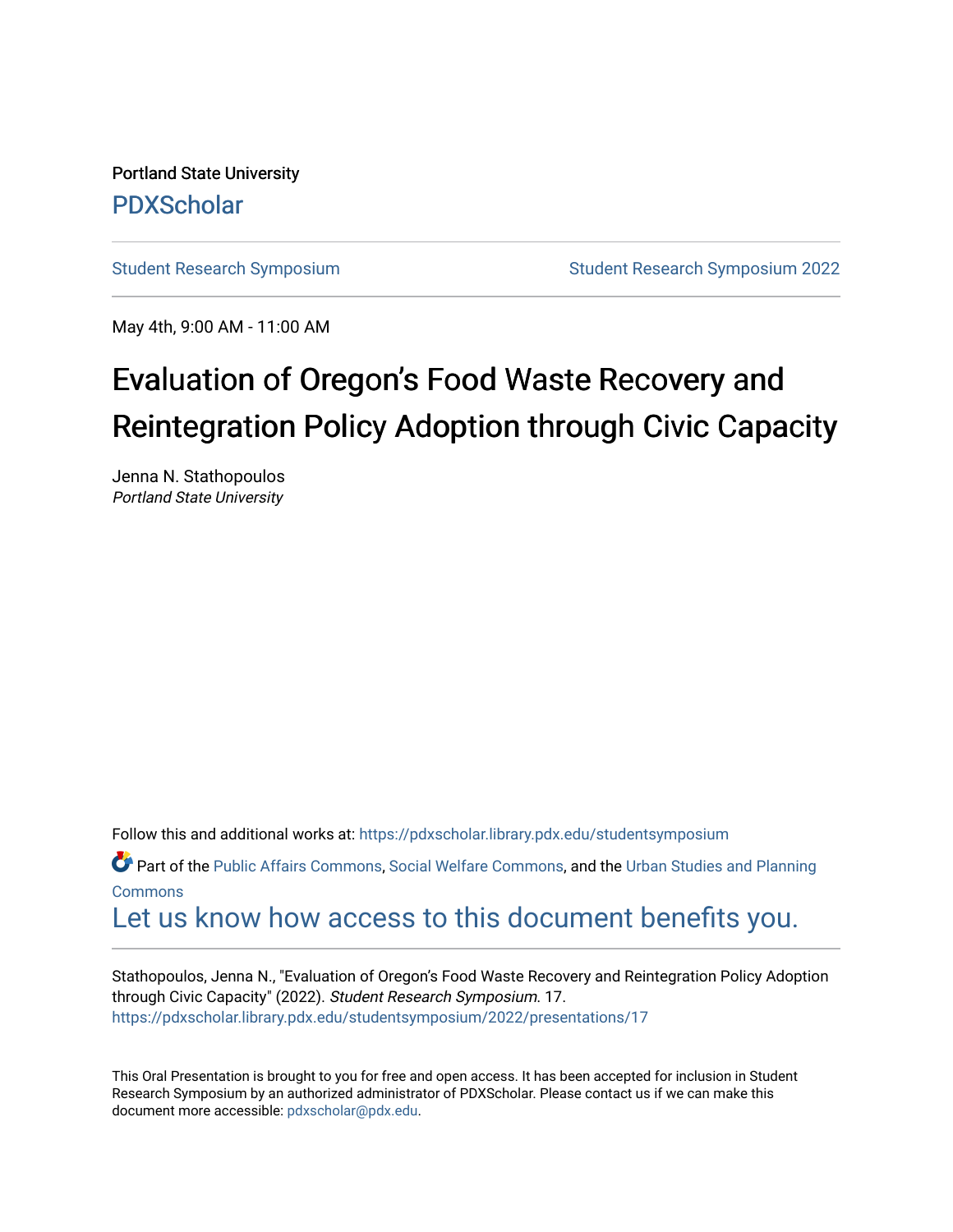### Evaluation of Oregon's Food Waste Recovery and Reintegration Policy Adoption through Civic Capacity

J. Stathopoulos Winter 2022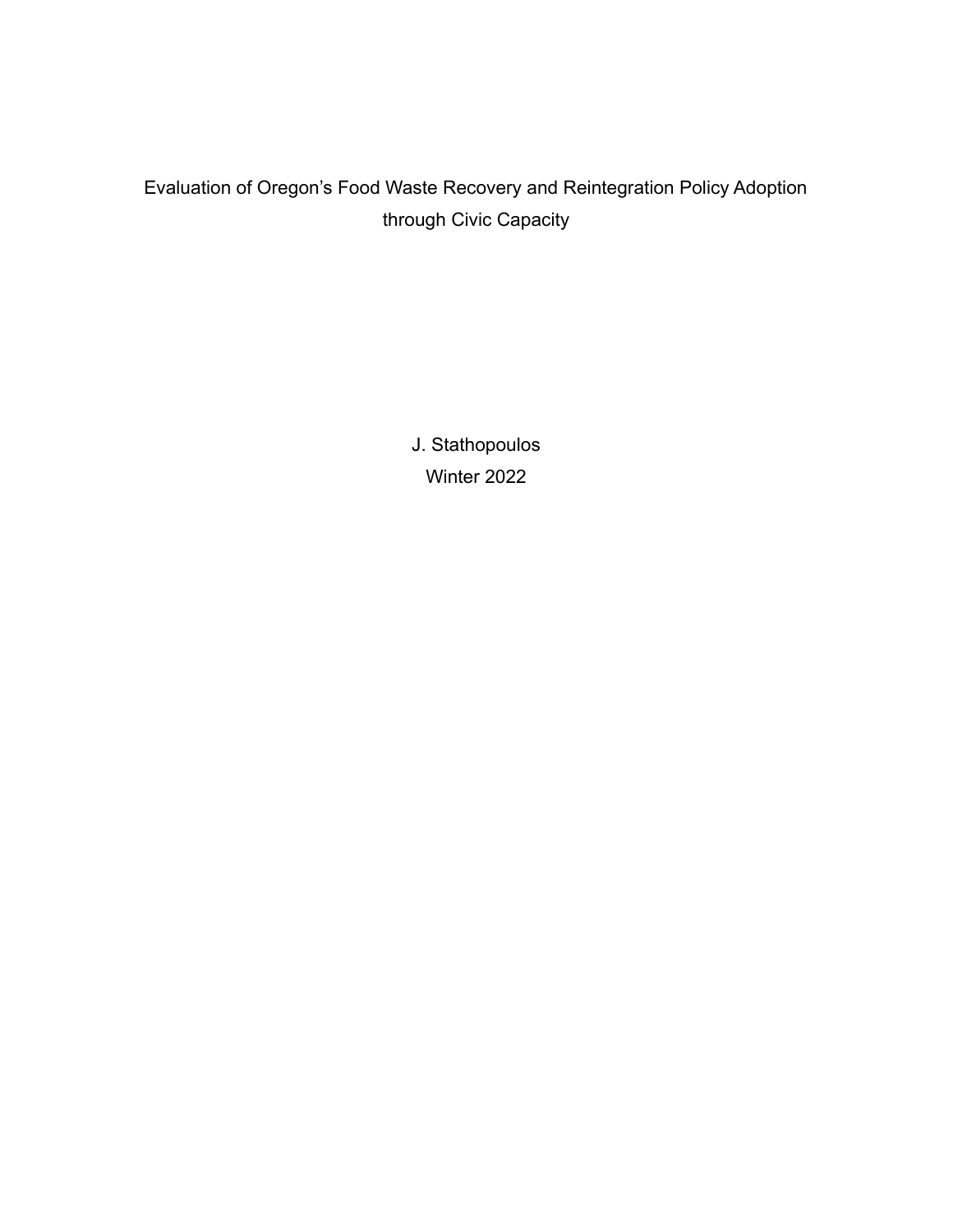Introduction:

The US Food System is complex and multi-layered, containing many areas for improvement. This paper will focus specifically on the issue area of food waste. On a global and national scale mitigating food waste can seem too large to manage. Containing complexity across multiple sectors and with extended timelines for improvements, it is indeed a wicked problem. A problem which in its complexity is almost impossible to fully distinguish or address with one (or even multiple) solutions. (Rittel, 1973). However, when we look to local, place-based solutions we can develop more realistic and actionable plans. The state of Oregon is equipped to cut food waste loss by 50% within the next 10 years, but will need to tap into existing civic capacity to reach this intended goal. In the following, I offer critical evaluation and recommendation for the current Oregon Metro policy on local food waste recovery and reintegration. To evaluate the policy fully, I will explore the abilities of Oregon Metro to act as a centering-agent in helping support the regions' civic capacity towards implementing policy and successfully manage Sustainable Development Goals.

I will be referencing the three components of civic capacity theory as the social element needed for successful governance. put forth from Craig Shinn (1999), which includes civic capital, civic competency and civic enterprise as the framework for understanding how Oregon cities will be able to respond to policy addressing food waste. Civic capital, which refers to the network of institutions within a community (often the policy implementors), civic competency as the knowledge and expertise of the community, and civic enterprise as the historical tradition of collective action (Dent, 2008). I will be applying the concept of centering-agents and actors as referenced in the 2021 case study of Kai Whau from Garden et al. which provides evidence that organizations when acting as points of contact, dissemination and engagement, can help strengthen civic capacity and successful enabling effects with regards to food systems and policy (Garden,et al. 2021).

#### *Food waste in context*

Across the globe municipal solid waste has changed dramatically over the past few decades. Not only has collection, landfilling, and recovering changed, so has the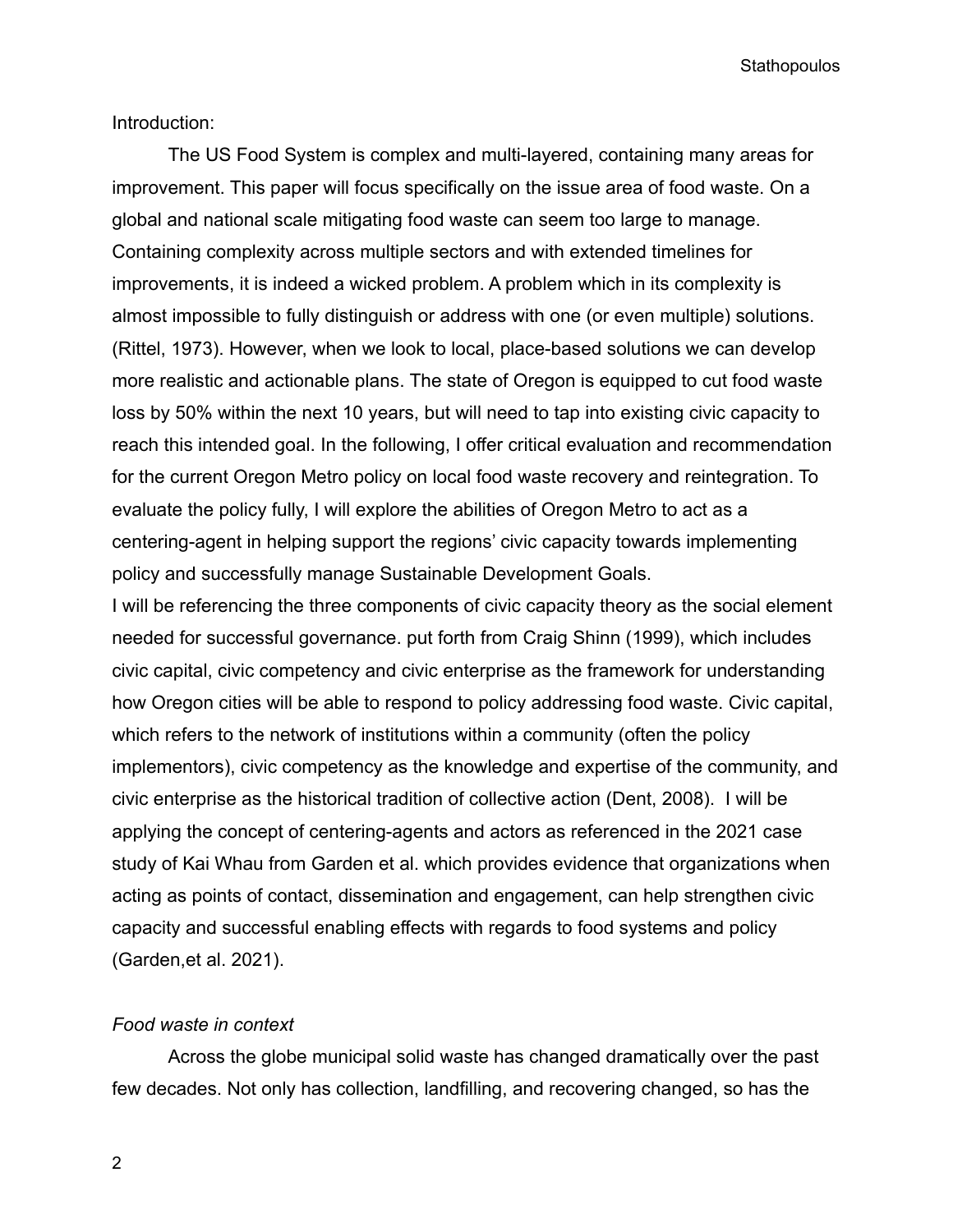components of our waste. From the EPA's report data, in the United States, 30-40% of all food produced is never eaten and ends up as food waste- food waste loss . FWL occurs at every stage of the food chain, however 30% comes from the retail and consumer levels. As a result, FWL contributes to almost a quarter of municipal waste**.** The food waste that ends up in landfills produces high levels of methane gas as it decomposes, or carbon dioxide if incinerated. In Oregon 15% of the consumption-generated greenhouse gas emissions come from the food waste in landfills. There consequences of food wastage far beyond GHG emissions.

Environmental impacts, such as water loss from crop irrigation, deforestation, loss of ecological-diversity from monocropping, and soil erosion, can exacerbate climate impacts and extend into future abilities to navigate changing climates (FAO, 2014). Economic losses and burdens exist as well to support the presence of food wastage in waste systems, the organic material adding bulk and mass which increase transport and landfill capacity. The economic and environmental factors of growing crops that will never be consumed, present an almost moral responsibility to act on addressing FWL, and have have influenced local programs supporting the reduction of FWL in waste streams. While on a global and national scale the mitigation of GHG emissions from FWL has been the critical factor in garnering deserved attention from government agencies to build policy towards achieving our climate target goals.

#### *Global and National Goals Influence Local Policy*

The wicked problems within our food systems, like impressive amounts of FWL and its far-reaching negative impacts, are often handled through top-down multi-jurisdictional efforts. Newly set sustainability goals by United States Congress and other international governing bodies has placed pressure on more regional forms of government to meet goals by implementing policies.

In the fall of 2015, member states of the United Nations adopted the 17 Sustainable Development Goals (SDGs) as a part of the *Transforming our world: the 2030 Agenda for Sustainable Development.* The international community has been expected to be guided by these objectives, stimulating action on critical elements for humanity and the planet, while the 2030 Agenda as a whole *"offers a vision of a fairer,*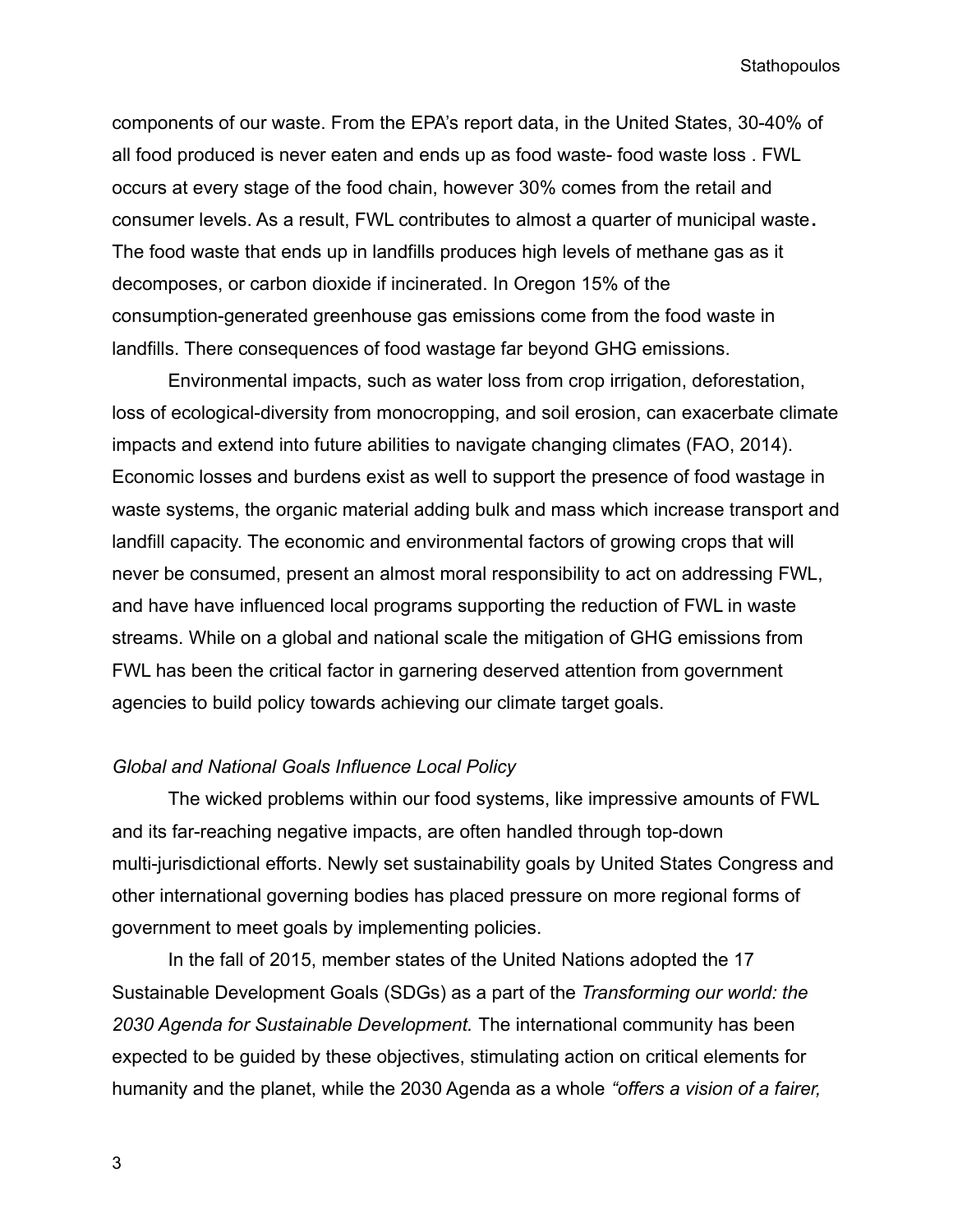*more peaceful world in which no one is left behind" .* The 2030 Agenda seeks to be as relevant to developing nations as it is for developed nations, representing the most intensive global agreement in history. The Paris Climate Agreement was an outcome of this multi-national and multi-stakeholder convening and the 17 SDGs now act as the main reference point for national development policies and programs (UN, 2015)**.** People, planet, prosperity, peace, partnership are guiding principles of the 2030 Agenda. In many ways the goals produced and adopted by UN countries embody the goals of civic capacity and community resilience, I see this as an important element to carry through implementation of policy.

Policy development on food waste recovery, and reintegration is influenced by Sustainable Development Goal 12 as it seeks to *"ensure sustainable consumption and production patterns"*. Even more specifically the aim of SDG 12.3 *"By 2030, halve per capita global food waste at the retail and consumer levels and reduce food losses along production and supply chains, including post-harvest losses"* (UN, 2015). In response to the United States adopting the 2030 Agenda, the U.S. Department of Agriculture (USDA) and the Environmental Protection Agency (EPA) developed the *2030 Food Loss and Waste Reduction* goal, which aims to cut national food waste by 50% by 2030. (United States Environmental Protection Agency). In addition to mitigating the environmental costs associated with our FWL, the goal also seeks to improve food security and provide a cost savings for families and businesses alike. Efforts to work within communities are supported by the Food and Drug Administration in addition to the USDA and EPA. Here the stated intentions reflect the co-benefits which are possible with food waste recovery and redistribution. These co-benefits can be achieved utilizing elements which build civic capacity, such as principles of collaborative governance and polity leadership which will be outlined in the following policy benefits section.

In March of 2020, Governor Kate Brown issued Executive Order 20-04. The overall directive is for multiple agencies to cut GHG emissions. As an effort towards reaching that goal, Exec Order 20-04 explicitly calls for a 50% reduction of food waste by 2030. Within that goal, there was an ask to engage with stakeholders (brands, businesses, industry, juridictions) to develop strategies towards prevention and recovery of food waste. As the Oregon Department of Environmental Quality is directly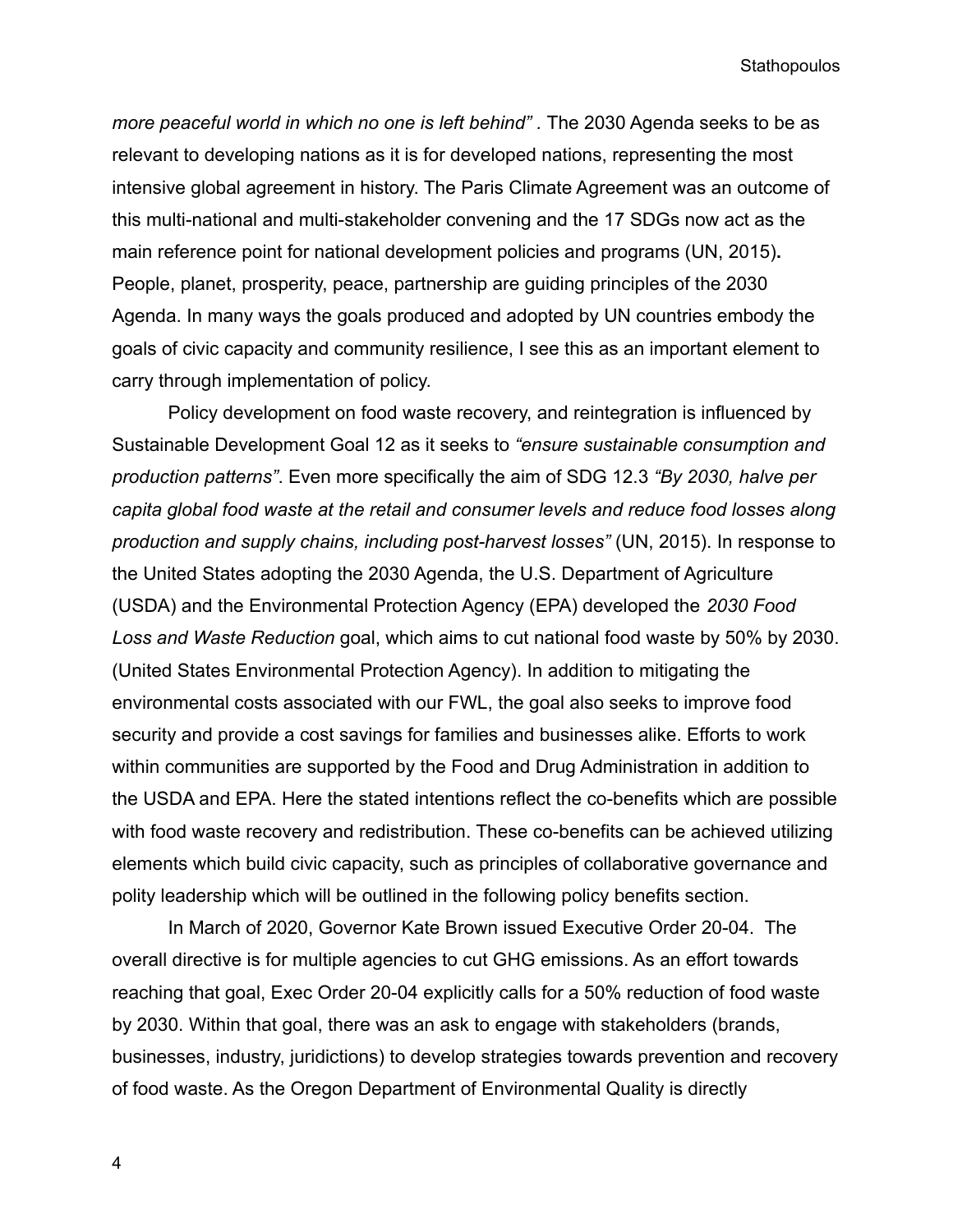responsible for *"protecting and enhancing Oregon's environment"* they are the agency responsible for implementing further goals for the state to develop policy and actions. Two months later, the DEQ presented the *Preliminary Work Plan to Reduce Food Waste.* This quick response was in part enabled by existing work done in the region towards reaching the same goal outlined in Exec Order 20-04. In 2017 DEQ had adopted a strategy or reducing wasted food in Oregon, meaning DEQ had spent years prior developing the framework and identified this as an issue area important to Oregonians.

The success of the food waste reduction plan can be also nested within other efforts from DEQ, such as their Air Quality efforts- Greenhouse Gas Reduction (POP 111). Which provides resources for implementing GHG reduction programs deemed essential for Oregon to meet reduction targets (DEQ). Additionally, DEQ has a broad commitment to environmental justice, for which specifics on how they interface with food waste reintegration I will address further on, however working to create more public participation and meaningful involvement of people impacted by DEQ's decision-making directly engages with the concept of utilizing collaborative governance principles and acting as a centering-agent within the state. They also work with the Oregon Legislature budget development to asses potential funding areas that would help fulfill the mission "to be a leader in restoring, maintaining and enhancing the quality of Oregon's air, land and water' (DEQ). These nested and preexisting efforts that span a range of activities and programs indicate that Oregon, with agencies such as DEQ involving citizens as leaders, has a deeper well of civic enterprise to allow for more potential success in meeting aggressive food waste reduction goals.

#### *Determining need for analysis*

Within the issue area of food waste recovery and redistribution, support from high levels of government can lead to great success. However, in part what makes a problem wicked is how they are often prevented from meeting success by the difficulties which occur when multiple agencies are engaged in simultaneous, yet siloed efforts without engagement from the communities where the identified problems exist. Or if agencies implement policy too soon without understanding where the community is in their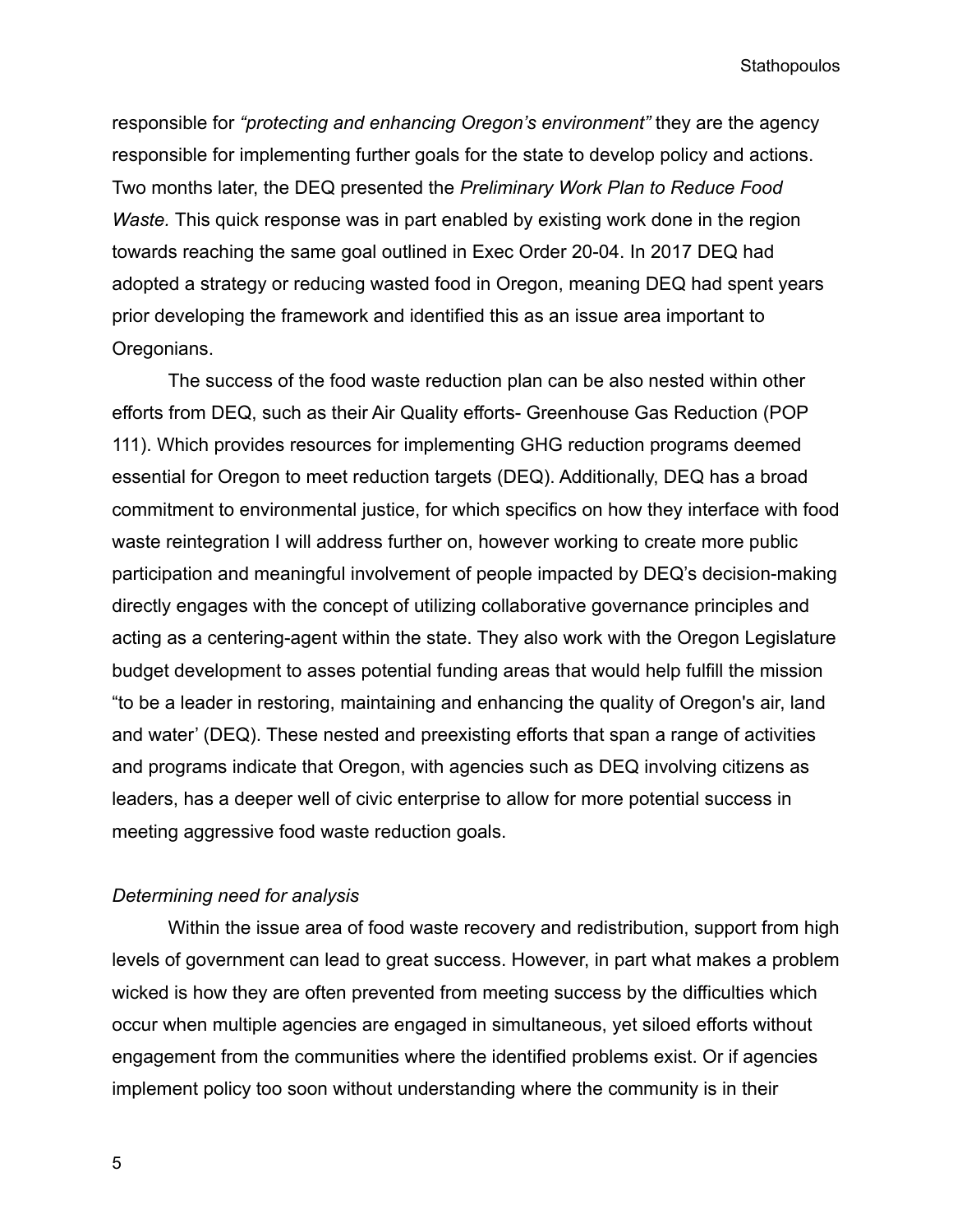current capacity in understanding and engaging with the problem area. In the context of engaging citizens on an issue that will require cultural changes, policy has a greater potential if thought of as a tool for ongoing civic encouragement and education, rather than as an output of a political machine (Siranni, 2009). Policy has even greater potential to achieve a goal if the goal is defined by the community (Green 2006, Garden 2021). Critical to local food waste recovery, composting, and redistribution, the impact of top-down governance could inhibit the support and adoption of this policy. Just as important as SDGs and identifying issue areas, governing bodies need to be asking if policies feed into current civic capacity and create a sense of accomplishment which helps the adoption of future policies.

Studying and developing policy to mitigate FWL is a relatively new policy area. Only in 2018 did the EPA include new methodologies for measuring flows of food and food waste, finally capturing more accurate accounting for how much FWL there is in the national food system. Most research which has been done is to quantify how much food waste there is and what that translates to as far as GHG emissions. Less research has been done on other areas outside of food production- such as food recovery and reintegration of finished recovery product (compost) (cite). This means there is a large gap for policy-makers to draw on for the potentials of composting where it can help cities lessen their climate impacts and build future climate resiliency. Current literature and policy focus areas are missing the opportunity to create more sustainable systems as they work towards SDGs. Fortunately, for regions and locales where existing efforts for food waste recovery and reintegration have been implemented prior to recent national goals, there is a wealth of information and practices on alternative methods towards more sustainable practices. Which further demonstrates the need for community-led practices to develop before top-down policy comes into a region. For regions not working on SDGs of FWL and GHG reduction, having top down goals could inspire action within the community or create an opportunity for regional governments to act as a centering agent in leading education and focus towards future policy.

#### *Policy Assessment*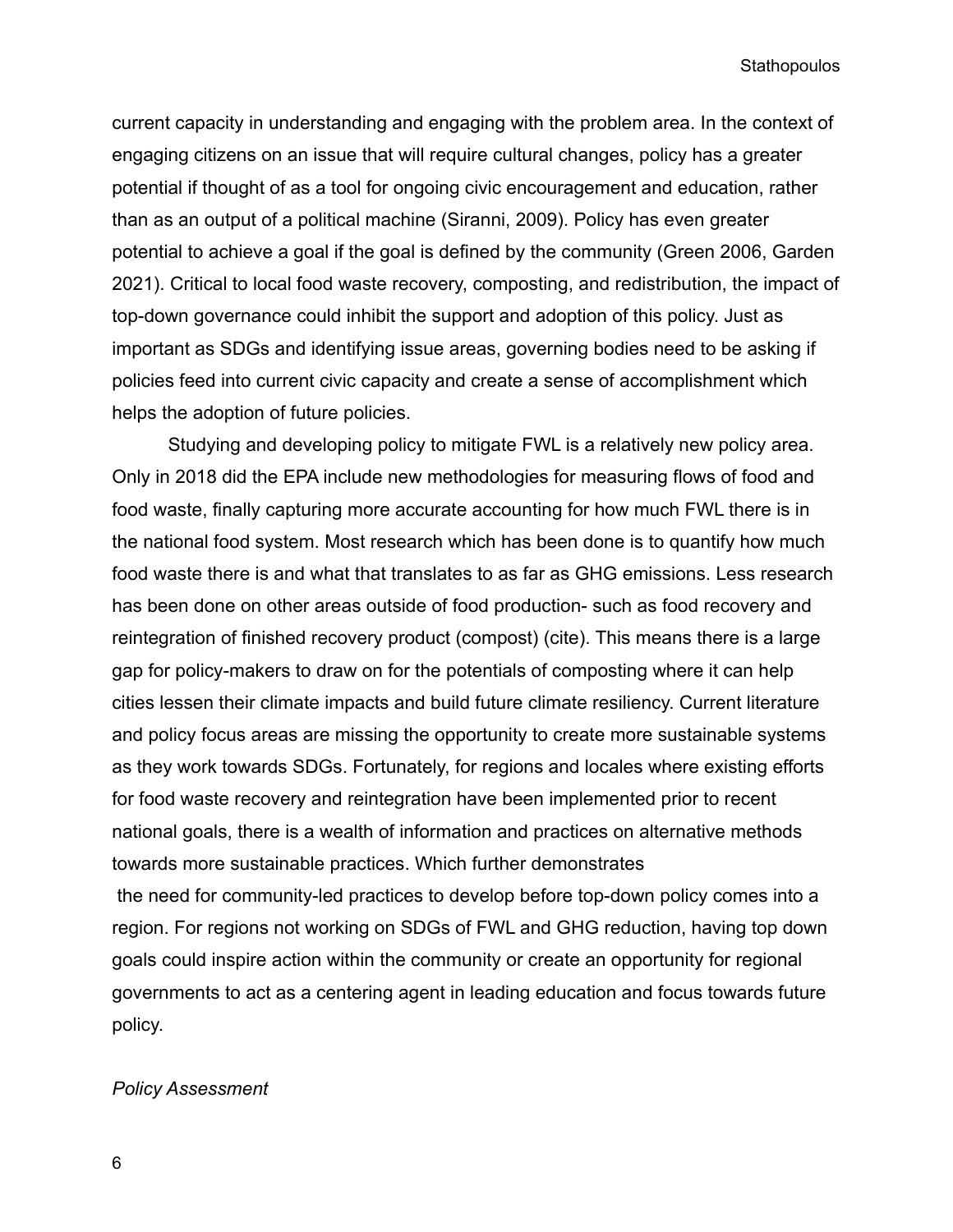Oregon Metro (Metro) is an elected regional government, spanning three counties (Clackamas, Multnomah and Washington) and oversees solid waste and recycling systems, including the development of the Regional Waste Plan. The City of Portland's solid waste management is contracted by Metro. Meaning these two governing agencies must work together to develop future waste plans and Metro often provides financial and infrastructure support for future projects. Food waste recovery and reintegration is not new to Oregon, Metro has been workshopping ideas since 1993 to recover Oregon's solid waste. There has been ample voluntary participation, however only 14% of waste has been recovered or redirected from landfill (Personal Interview). In 2018 plans with the aim to reduce food waste by 50% by 2030, initiated a more aggressive approach to significantly increase food waste recovery and redirection. In 2018 Metro Code 5. 10 was amended to include a mandatory Business Food Waste Requirement, wherein food businesses producing more than 250lbs of food scrapes per week are required to compost. Two years later, in January 2020, Resolution No. 20-5067 is passed: *Setting An Effective Date Of January 2025 For Prohibiting The Landfill Disposal Of Commercially-Derived Food Waste Generated Within The Region* (Porter et al., 2014).

The large scale food businesses which are most impacted by the Metro policy are the largest contributors to food waste (commercially) and therefore produce the largest carbon footprint by sending food waste to landfills (Personal Interview). Designed to be a triered implementation, with the largest food waste generators going first through getting up to code. These businesses include institutions, grocery stores, sporting venues, and corporate food services. They typically have the means to secure additional composting services and provide supports to staff for training. There is a multiple year roll out of the plan, with businesses producing the most food waste mandated to operate within policy requirements in the first year and businesses that produce less are included in later years of policy roll out.

Overall, this policy aims to do just as it states, banning food waste from landfills. Important to note, Resolution No. 20-5067 leaves ample room for *how* businesses approach disposing of their food scraps.The open interpretation creates space for other actors to enter and come up with new solutions to meet what will be a significant need.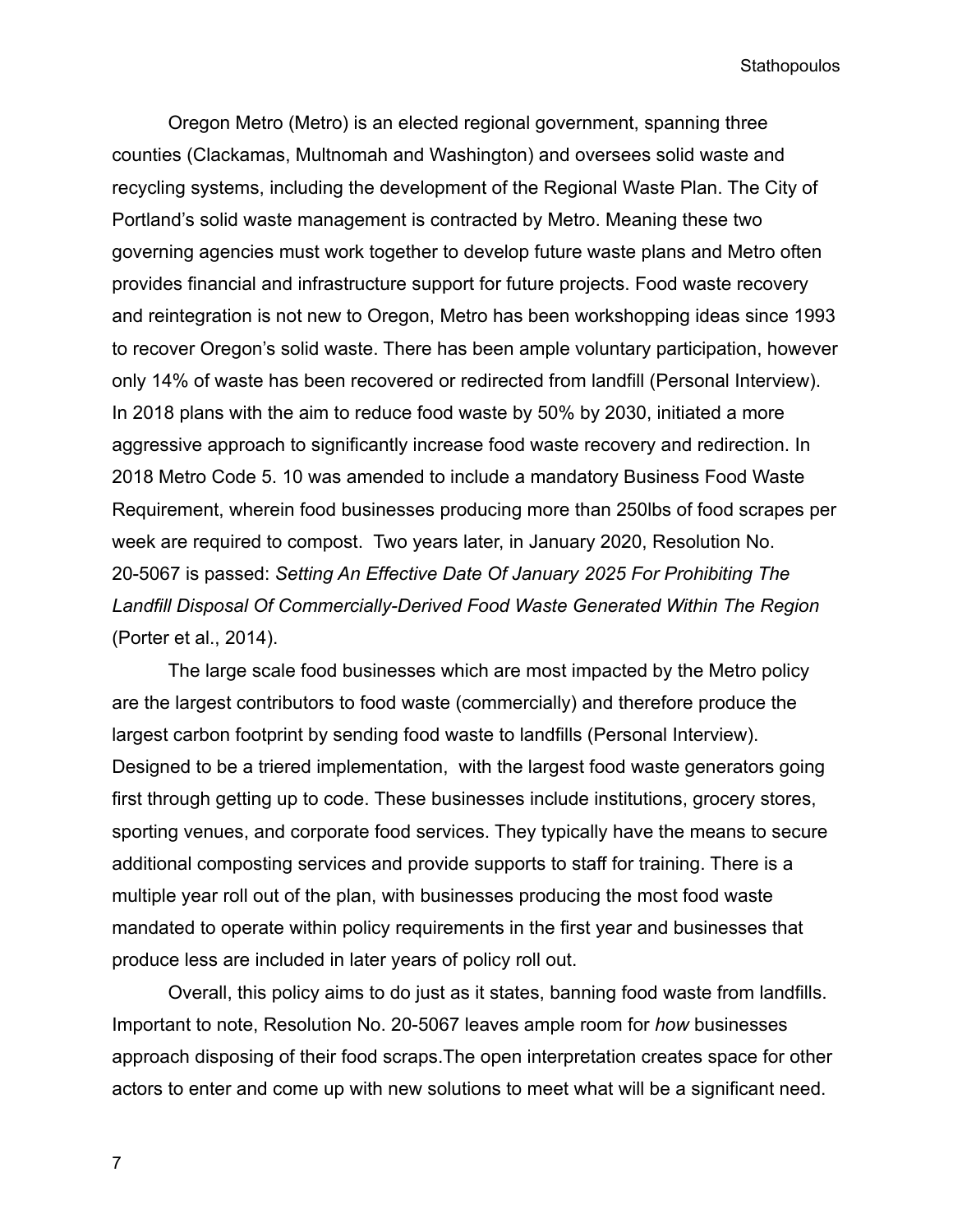This is the current version of policy that cities and counties within Metro are responding to with their own programs and community support. Some cities are further along in their response and adoption.

The City of Portland has been aware of the need to address food waste prior to global goals, 1999 was the first time Portland considered a mandated food scrap collection program. In 2005 Portland implemented a food scrap collection program. These early initiatives are signals that the city is ready to have a policy to codify action (Dunn, 2018). They are also indicators that Portland possess shared values and reputation for being known as a sustainable city, with culture of DIY and innovations; these values showcase elements of civic enterprise (Shinn 1999). As policy-makers from higher levels of government look to implement policy in regions, being aware of civic enterprise will allow for greater chances of success.

While Portland and other cities within the Metro area already support and participate in voluntary composting programs, having a mandatory composting program creates a push effect for cities that are not already participating. Although, the one size fits all approach across Metro's region is not going to move the ultimate goals of the policy forward. Metro's role in cities that are not as far along will be different than the support role it plays with Portland. Metro's ability to take different approaches across the region they support is a important factor in acting as a centering agent, helping to create resilient communities who are ready to adopt new policy goals. Taking a varied approach and building deep relationships with community brings co-benefits beyond target GHG reductions. Working with a diverse ranges of communities provides Metro with an expansive range of perspectives and knowledge held by locals. Which can then be added to Metro's arsenal of expertise for future adaption and response to challenges.

#### *Benefits*

Beyond creating more local resilience there are many benefits which are possible through policy which addresses food waste. Focusing on the reintegration element shows just how great the potential benefits can be, as acknowledged by DEQ. Finished product from composting facilities provides multiple environmental benefits as compost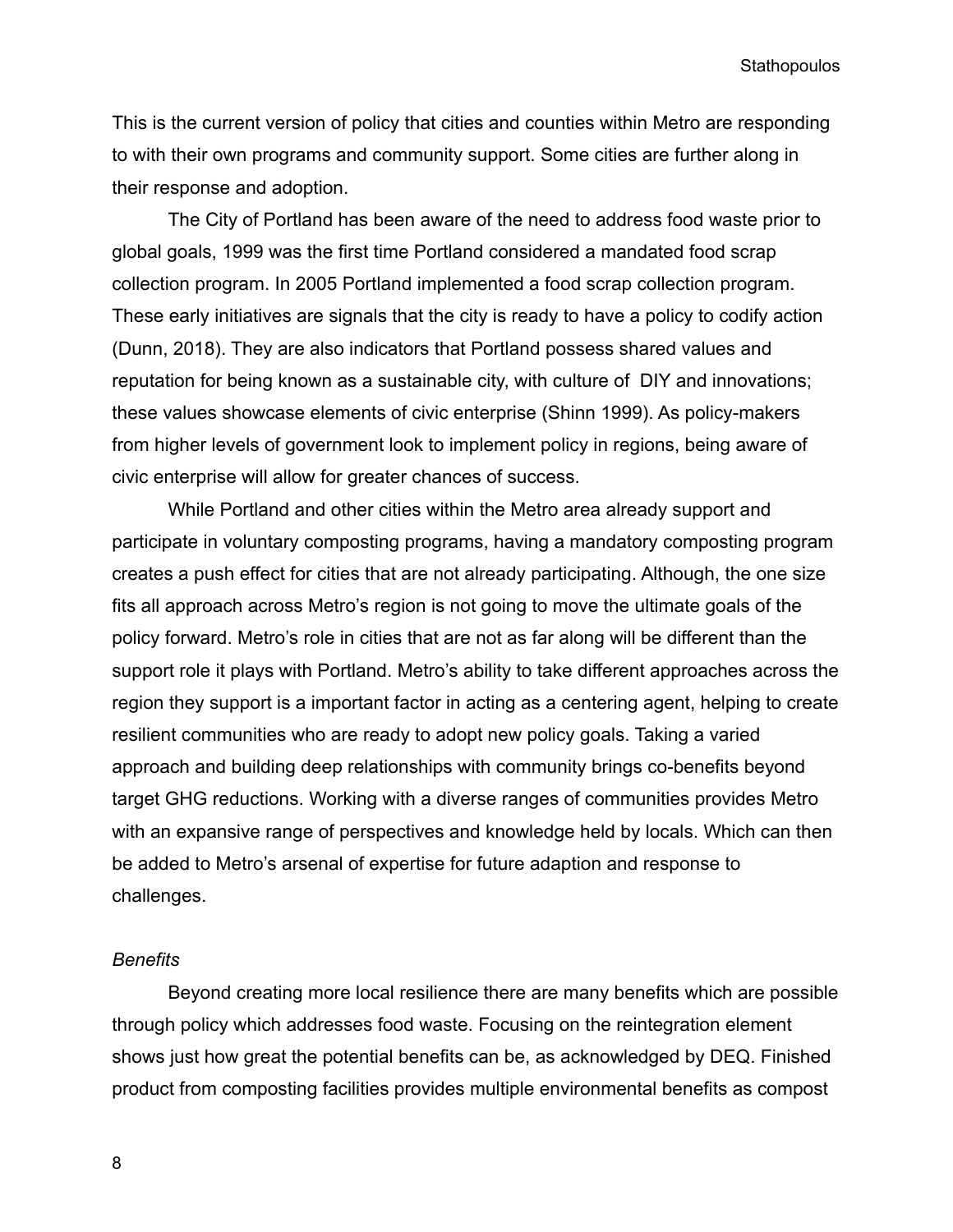can improve soil tilth and fertility by storing nitrogen and carbon in the soil. Keeping carbon in the soil reduces atmospheric carbon- another method to cutting GHG emissions. It also reduces soil compaction and increases water storage capacity. These factors are the building blocks of regenerative agriculture, which Metro supports across Oregon's agricultural land, including on Metro owned farmland.

In the past few two decades of research, compost processes and finished provided had provide to be a technology which can be utilized in environmental remediation, significantly reducing the cost associated with cleaning up brownfield sites (SWER, 1998.) As addressed above, DEQ has a broad commitment to environmental justice, which includes the environmental remediation of brownfield sites. This objective alone supports building a market for the reintegration of food waste as compost.

In my exploration of Metro acting as a centering agent in supporting civic capacity to allow for a more successful adoption of food waste policy, the co-benefit of a strong reintegration element of Resolution No. 20-5067 extend far beyond the food waste hierarchy. Such as the utilization polity leadership, with the common goal at the center and multiple actors across sectors coming together to build supports and solutions based on community input (Morgan, 2015). Metro has the networks and influence to act as a hub where organizations can strengthen their collaborative efforts with each other and leading community members, increasing their civic capital.

#### *Barriers*

While much of the prework leading to Resolution No. 20-506 was co-produced with city and community input, challenges still exist within the policy. This specific resolution faces barriers which could prevent reaching target goals and potentially harm civic capacity of region. The main barriers and challenges were similarly posed throughout my literature review. I found them to be most insightful and qualitatively addressed during my interviews with the Community Engagement with Oregon Metro, and the Sustainability Manager for food services at a leading corporation. Both identified market and infrastructure supports, and educational components, as the largest barriers to food waste recovery and reintegration policy. Food waste is only compostable if there is a composting system to support the process. As it stands currently, with these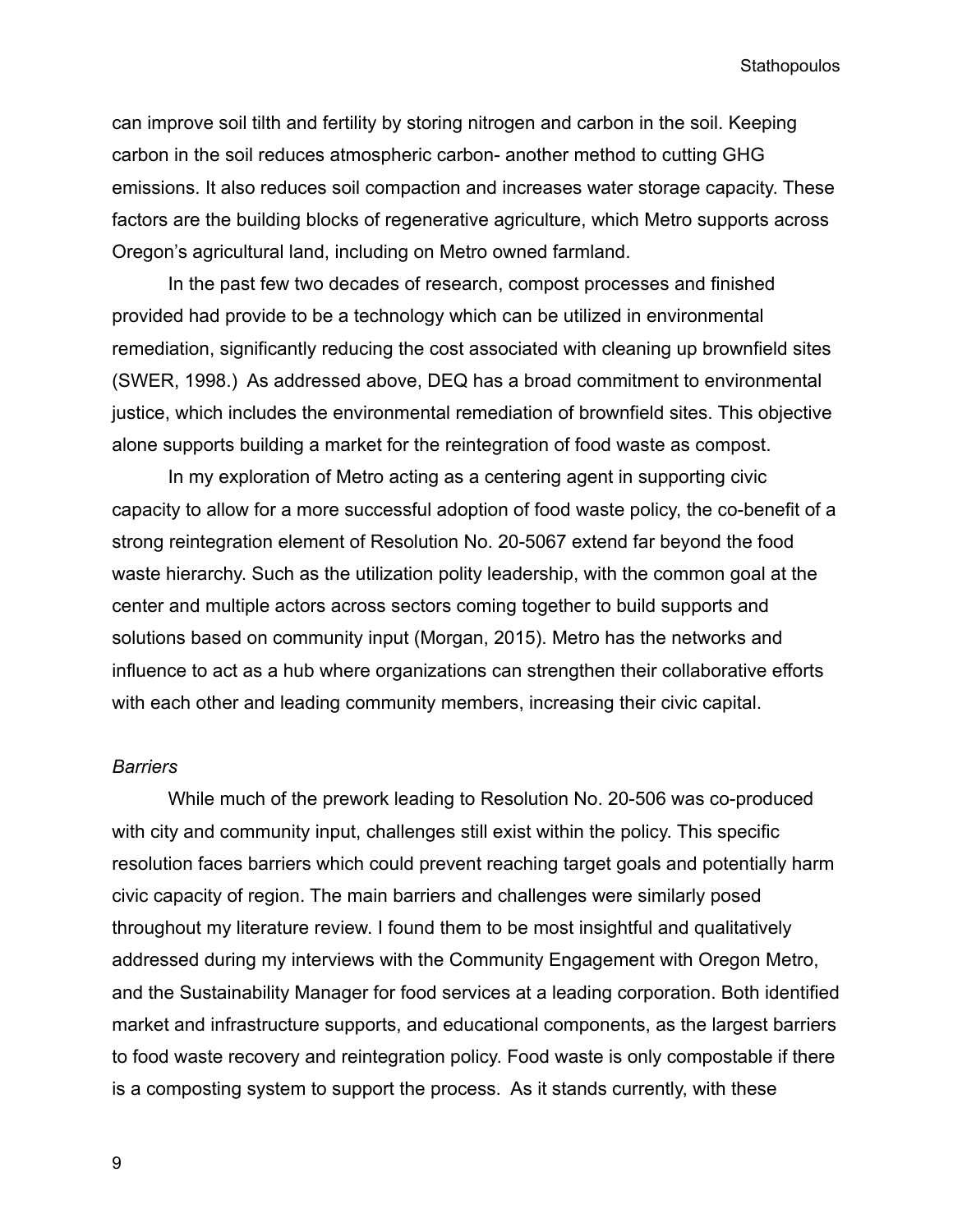barriers, the regional policy is not supported by a system of resiliency. There is limited assurance that the food waste collected will end up as a quality product. Those efforts have yet to be widely established within the full region.

The region is lacking transfer facilities that process the food waste into compost. There are additional facilities which process food scraps for animal feed and bio gas, however these in partnership with composting facilities are not yet prepared to take on the amount of food waste produced by regional businesses once all are participating in Metro estimated the cost of constructing a new anaerobic digester with 65,000-ton capacity at between \$30 and \$50 million. Within the city of Portland *Clean Energy Plan,* staff noted that there needs to be an established, steady supply of food scraps in order to fund building a new processing facility. It is important to consider how is whether they actually build the facility first, and in the interim laying out a policy without capacity or market, does Metro risk losing the trust of citizens and impacting civic capacity? If acting as a centering agent, Metro would find more innovative solutions besides governmental funding that comes much later and use additional elements polity leadership to open partnerships to non-profit sector in addition to the private sector.

During the interview with the Sustainability Manager, they noted how much time it takes to ensure her staff, of over 200 people, knew how to properly divert food scraps from their waste streams. They estimated 65% of their job is building out educational plans, materials, and facilitating trainings. This committed effort has produced a 98% divergence rate for their facilities covering a large corporate campus and multiple eateries. The part of implementation is critical to ensuring that there is a quality finished product ready for value added use, such as farmland supporting regenerative agriculture and in remediation efforts.

During the interview with the Community Engagement with Oregon Metro, they emphasized the importance of market supports. How will these facilities make money from selling the processed food waste, especially if additional technical labor is required to sort through city compost from businesses that do not have as robust of an understand on how to compost as the Sustainability Manager describes above. Finding value add market helps to keep the collection and processing side of composting financially sound for the waste contractors, all private businesses. For large scale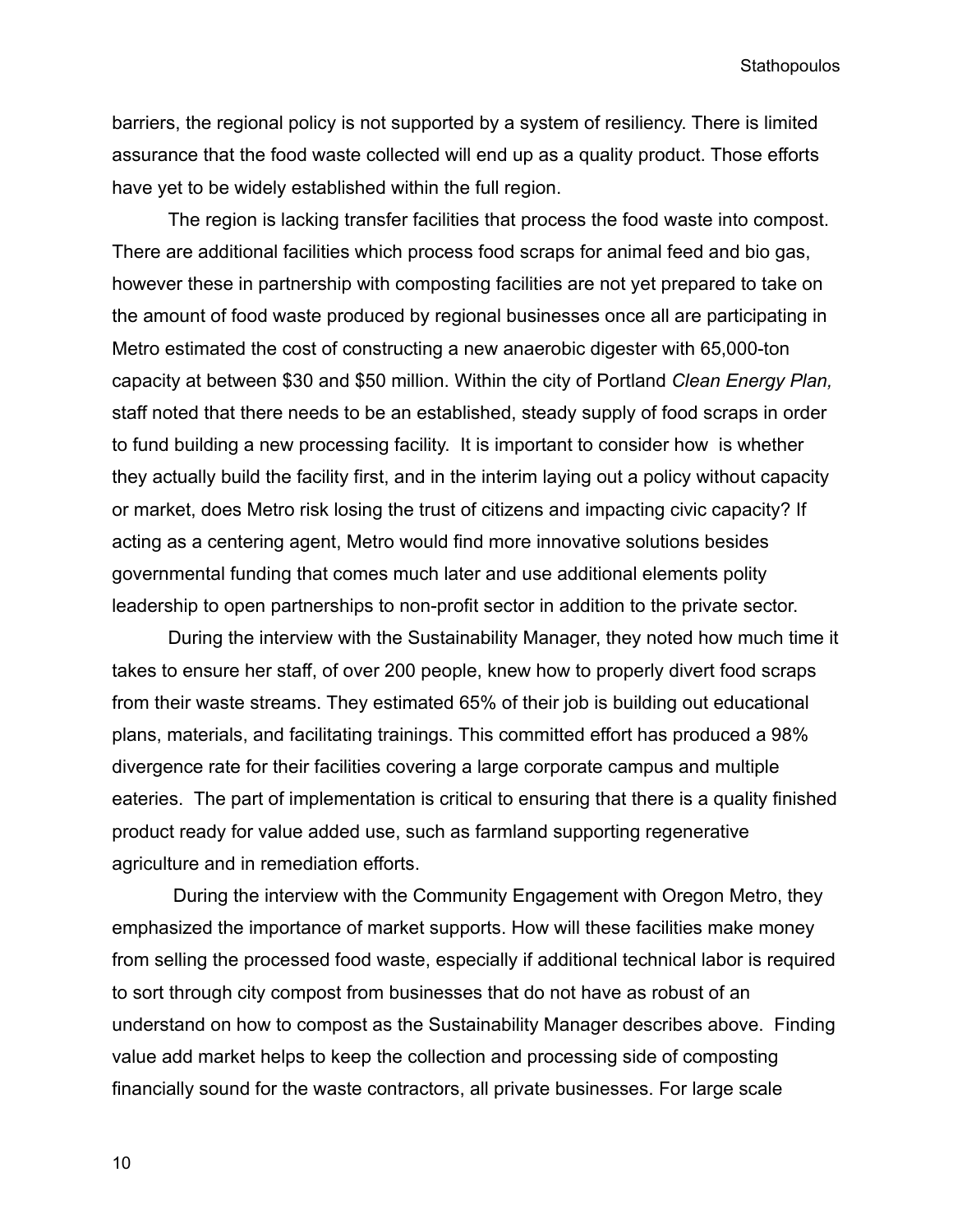buyers, who would be the majority of the market, there needs to be an incentive to purchase this organic matter. Prices must match non-organic materials or subsidizes can be implemented, just as exists with chemical fertilizers.

#### *Policy Alternatives*

Focusing on the reintegration of food waste has become a focus in policy agenda. Looking to other regions to inspire our policies and codes is a centering act that can increase our civic competencies. I will showcase two alternative policy below, one from a similarly situated socio-cultural region, and the other with similar multi-jurisdictional governing structure.

Looking at California Senate Bill 1383 provides a policy example that addresses the barrier of market supports. CA SB 1383 was designed and implemented as an effort to address short-lived climate pollutants (SLCP), similar to global and national goals to cut GHG emissions. Its goal is more aggressive than Metro- seeking to reduce FWL 50% by 2020 and then to 75% by 2025 (California, 2020). The method used to address market supports, was to require government agencies to purchase the collected FWL in its final product form, either as composted material or biogas. This present as large markets, as it covers all publicly funded institutions. This is seen as supporting local climate action plans by taking advantage of the environmental benefits of food waste reintegration. SB 1383 also addresses and offers support with enforcement, reporting, and other technical assistance to ensure program success. CA SB 1383 that is a state wide policy, which does mean there is more room for each municipality to structure its own approach, posing both a potential area for harm as there has been trouble connecting compost to farms across the state, or possibility for locally tailored solutions, like in regions who have already been working on this type of system (Wozniacka, 2022).

Half way across the globe South Korea provides an aspirational food waste recovery and reintegration scheme. They posses the highest municipal solid waste recycling rates globally, diverting 84.4%. In the city of Seoul, with 10.5 million people, there is a 100% recovery rate for food waste (World Bank, 2016). These results are from a series of policy enactments, which began in 2005 with the banning of food waste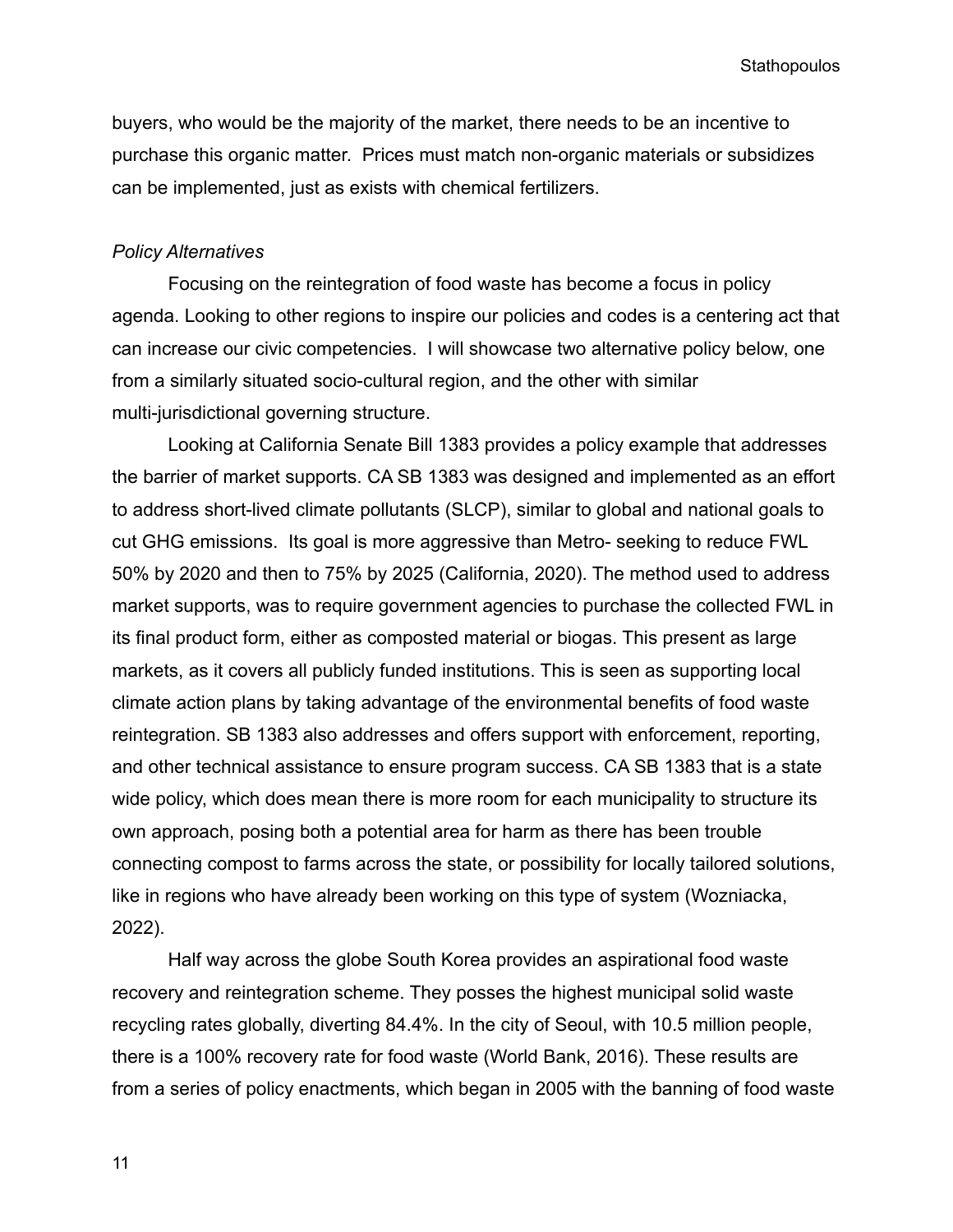to landfills. Only seven years later was a full recovery and reintegration plan implemented. Similar to the United States, the central government of South Korea established development goals, and promotes across the nation, in addition to prioritizing research and technology development. Then the Seoul Metropolitan Government further establishes city goals and policy implementation. This specific goal was heavily funded in South Korea, navigating around the barrier present in Oregon with lack of infrastructure. Large investments for high-tech bins to be placed around the city for ease of pay-as-you-go use, in additional to treatment facilities have already begun to pay off as market economy grows and environmental impacts lessen (cite).

### *Recommendations and Discussion*

Regional composting policy presents an informative area of study, showcasing how policy addressing food waste and build towards additional environmental goals and climate resilience amongst regions with strong market supports, infrastructure, and technical assistance. Movement towards this end, can also support communities who are more resilient in the future, with an increased sense of accountability and achievement through reaching goals on a policy with multifaceted co-benefits. Critical for achieving regional policy goals as intended by Oregon Metro, I would make the following recommendations:

- 1. Building-in market supports within the policy, such as requiring public agencies to purchase finished products, either as compost or biogas. Offer incentives for farmers to purchased finished products those above, as well as animal feed. Offer incentives to corporations who invest significantly in the critical technical supports needs for employee training.
- 2. If federal government cannot offer the relational supports that a regional government can offer, it can provide the monetary and financial support needed to fund critical components such as infrastructure and more technical supports. Financial investments in waste processing technologies that is easy to use on the consumer side, as well as local enough to be useful.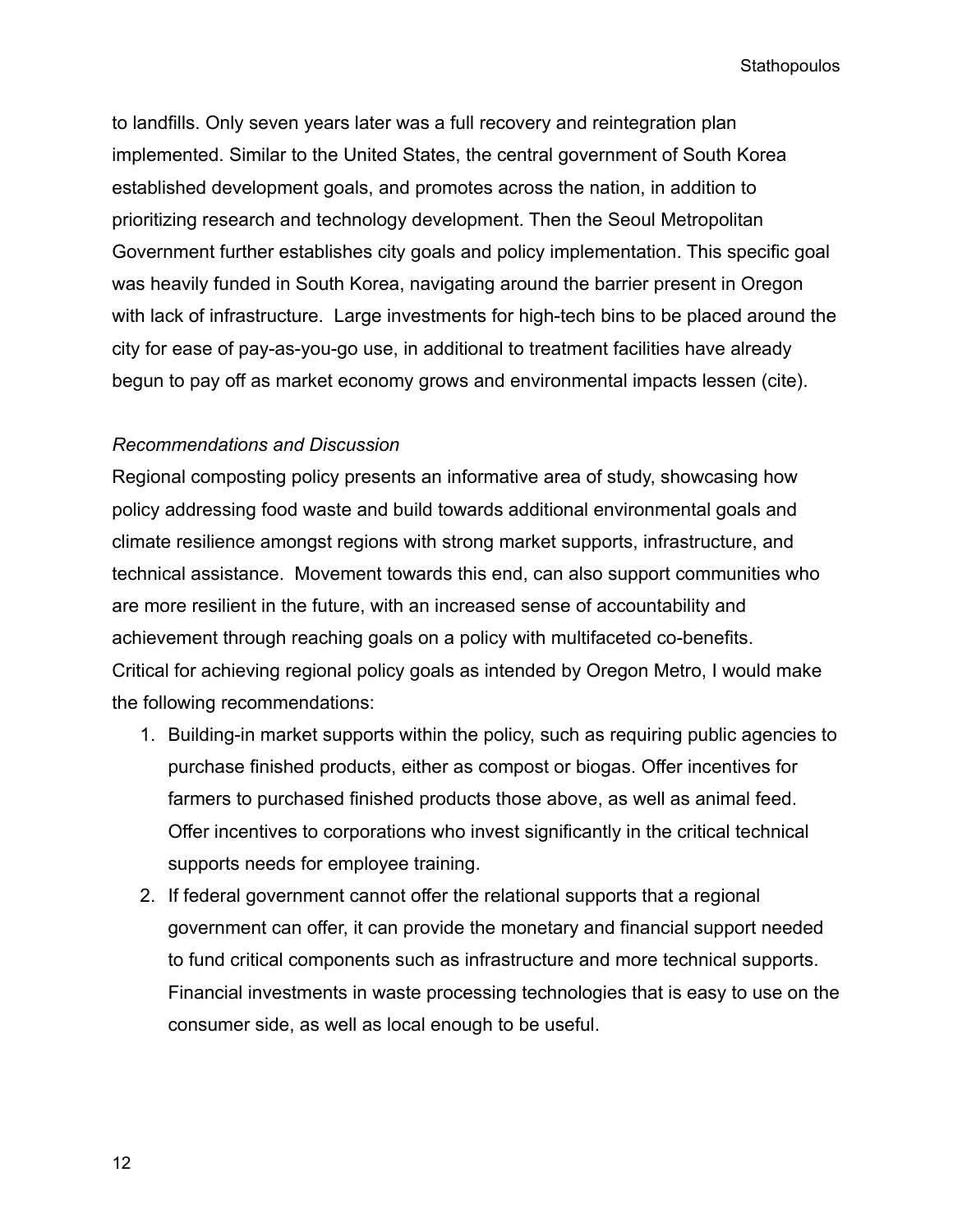In addition to the above recommendations, there is a mindset approach that was apparent when speaking with Metro representatives, which must be overcome to move forward with food waste recovery and reintegration. When asked about civic inquiry on FWl management regional, the interviewee stated not many folks are interested in composting programs anymore, most are focusing on more upstream areas of our food systems and food waste, including loss prevention. Unfortunately if we are looking at composting as an outcome of the food waste hierarchy, it is seen as a downstream effort. However composting can be an innovative solution for future environmental work and community resiliency. Metro can help individuals orient themselves and show how they are connected to the broader community, their city, region and state. Changing the common the mindset to think of circular systems of innovation versus a one-way flow of impact. They can help encourage an individuals political responsibility in the senes of an accountability to take part in collective public action on a timely issue area.

Adaption and adoption of policy is linked to multiple factors and we need to be diligent about implementing circular composting problems as this is the adaption to the 21st century and climate needs. This issue area possess timeliness and importance, however additional factors must exist within the community to adopt policy and the community effects of policy might create additional issue areas or extend into other issue areas. True adoption of policy that changes our lifestyles and culture requires sustained engagement and efforts. Oregon Metro has responsibility to orient individuals of a community to see how they are connected to a larger problem (and solution), leading the individuals within the community to take a political responsibility and accountability for moving with collective action towards climate resilient futures. I would assert these climate resilient futures contain strategies for food waste reintegration and robust composting systems. That is the true crux of Oregon Metro's role as a centering-agent in the implementation of food waste recovery and reintegration, to build the awareness and to the impacts of FWL on climate change as well as its role in preventing further impacts. To empower all stakeholders within the region with holistic policy measure today so we are stronger against future vulnerabilities and climate impacts.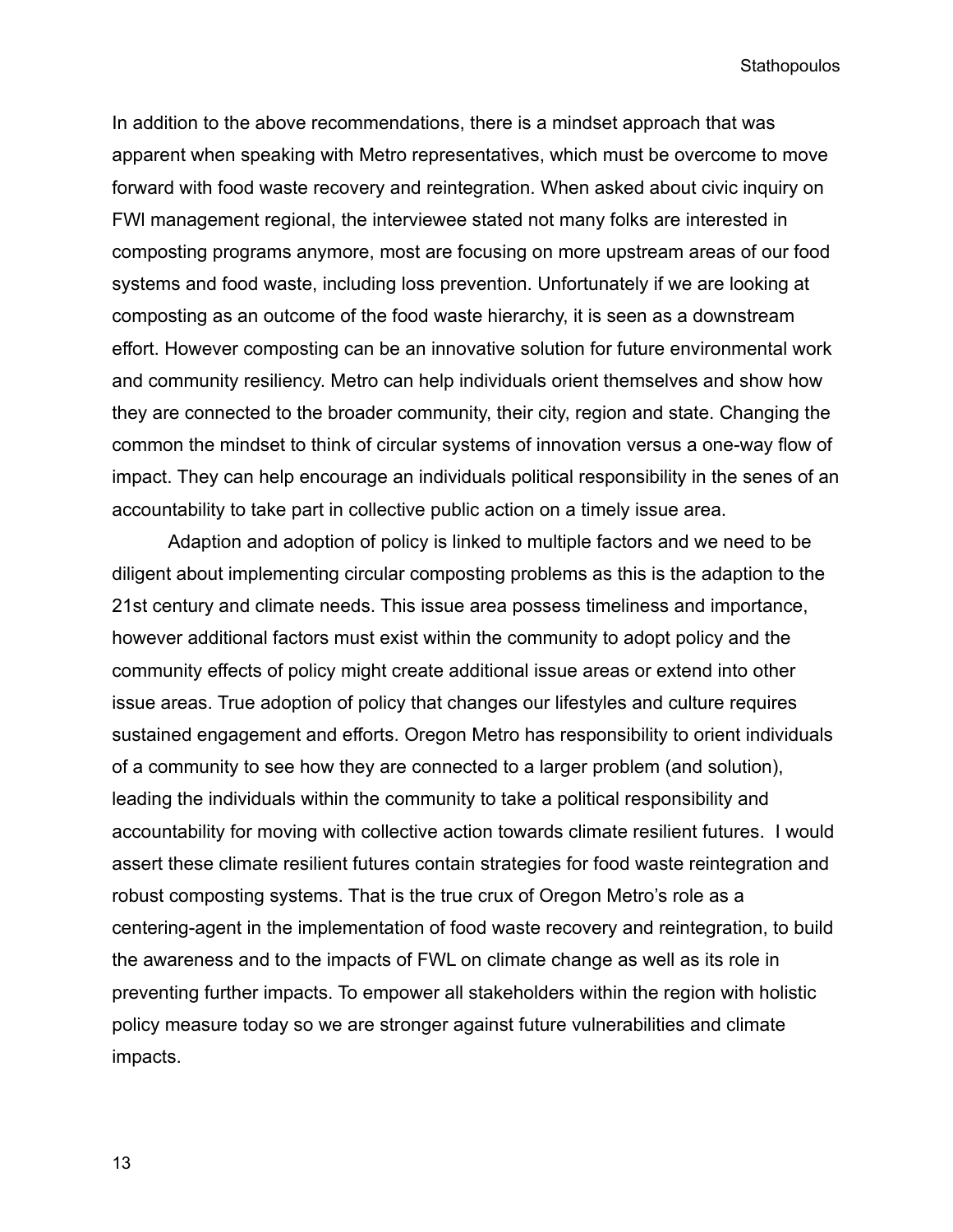Works Cited:

California, S. of. (2020). https://www.calrecycle.ca.gov/organics/slcp. California's short-lived climate pollutant reduction strategy. Retrieved March 15, 2022, from https://www.calrecycle.ca.gov/organics/slcp

Dent. (2008). Civic Capacity and Community Response to Government Action: The Endangered Species Act and State Water Law in the Methow and Walla Walla Basins in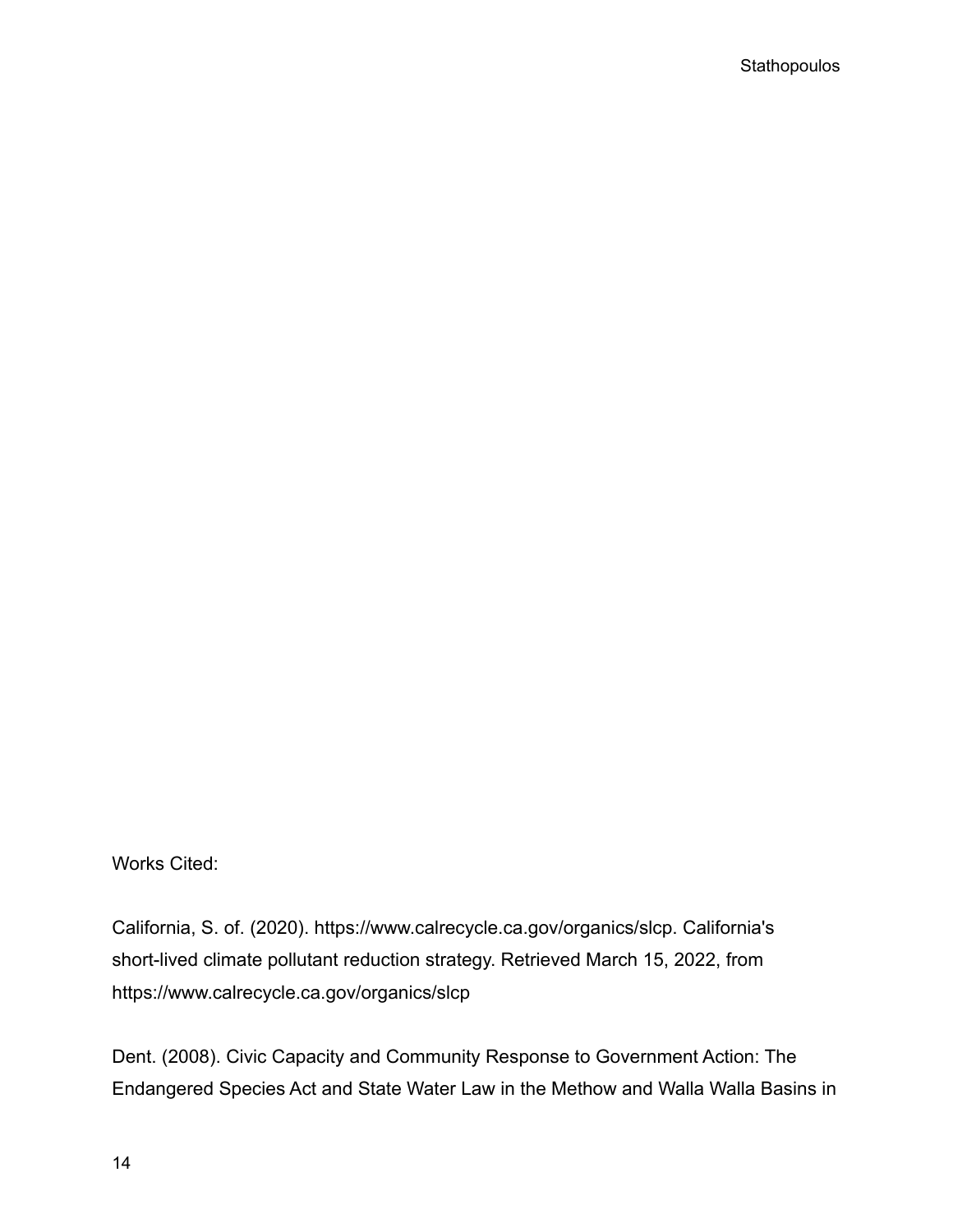the Pacific Northwest. International Journal of Public Administration, 31(3), 262–276. <https://doi.org/10.1080/01900690701590439>

Department of Economic and Social Affairs Sustainable Development, United Nations. "Transforming Our World: The 2030 Agenda for Sustainable Development | Department of Economic and Social Affairs." United Nations, United Nations, 25 Sept. 2015, https://sdgs.un.org/2030agenda.

Dunn. (2018). Public policy analysis : an integrated approach. Chapter 3 - Structuring Policy Problems (Sixth edition.) . Routledge.

FAO. Societal Costs of Food and Agriculture Organization. Food and Agricultural Organization of the United Nations, 2014, https://www.fao.org/3/i3989e/i3989e.pdf.

From Farm to Kitchen: The Environmental Impacts of U.S. Food Waste, U.S. Environmental Protection Agency Office of Research and Development , https://www.epa.gov/system/files/documents/2021-11/from-farm-to-kitchen-the-environm ental-impacts-of-u.s.-food-waste\_508-tagged.pdf.

Garden, Walters, V. M., & Chamberlain, K. (2021). Reasserting food in place: the case of Kai Whau. Social & Cultural Geography, 22(7), 936–955. <https://doi.org/10.1080/14649365.2019.1672776>

Green, O'Brien, John, Moore, Henry, & Duncan, Dan. (2006). When people care enough to act : ABCD in action. Inclusion Press.

Morgan, Green, Richard T, Shinn, Craig W., & Robinson, Kent S. (2015). Foundations of public service (Second edition.). Routledge.

Porter, J.R., L. Xie, A.J. Challinor, K. Cochrane, S.M. Howden, M.M. Iqbal, D.B. Lobell, and M.I. Travasso, 2014: *Food security and food production systems. In: Climate*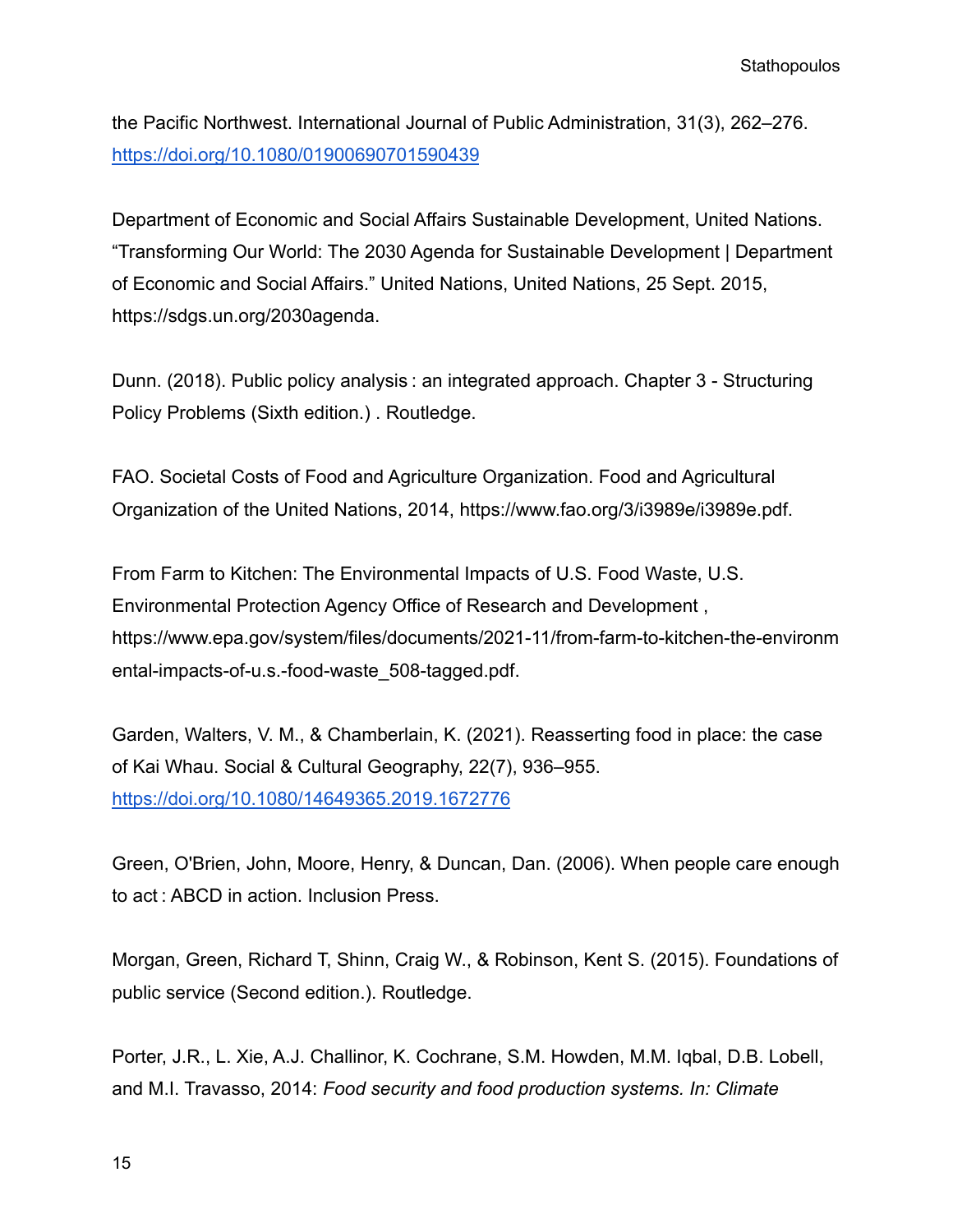*Change 2014: Impacts, Adaptation, and Vulnerability. Part A: Global and Sectoral Aspects. Contribution of Working Group II to the Fifth Assessment Report of the Intergovernmental Panel on Climate Change* [Field, C.B., V.R. Barros, D.J. Dokken, K.J. Mach, M.D. Mastrandrea, T.E. Bilir, M. Chatterjee, K.L. Ebi, Y.O. Estrada, R.C. Genova, B. Girma, E.S. Kissel, A.N. Levy, S. MacCracken, P.R. Mastrandrea, and L.L.White (eds.)]. Cambridge University Press, Cambridge, United Kingdom and New York, NY, USA, pp. 485-533.

Rittel, & Webber, M. M. (1973). Dilemmas in a General Theory of Planning. Policy Sciences, 4(2), 155–169. <https://doi.org/10.1007/BF01405730>

Shinn. (1999). Civic Capacity: Theory, Research and Practice1. Administrative Theory & Praxis, 21(1), 103–119. <https://doi.org/10.1080/10841806.1999.11643352>

Sirianni. (2009). Investing in democracy engaging citizens in collaborative governance. Brookings Institution Press.

Solid Waste and Emergency Response (SWER), An Analysis of Composting As an Environmental Remediation Technology (1998). Retrieved from https://www.epa.gov/sites/default/files/2015-09/documents/analpt\_all.pdf.

United Nations. "United Nations Official Document." United Nations, United Nations, https://www.un.org/ga/search/view\_doc.asp?symbol=A%2FRES%2F70%2F1&Lan  $g=E$ .

United States Environmental Protection Agency . "United States 2030 Food Loss and Waste Reduction Goal." EPA, Environmental Protection Agency, https://www.epa.gov/sustainable-management-food/united-states-2030-food-loss-and-w aste-reduction-goal.